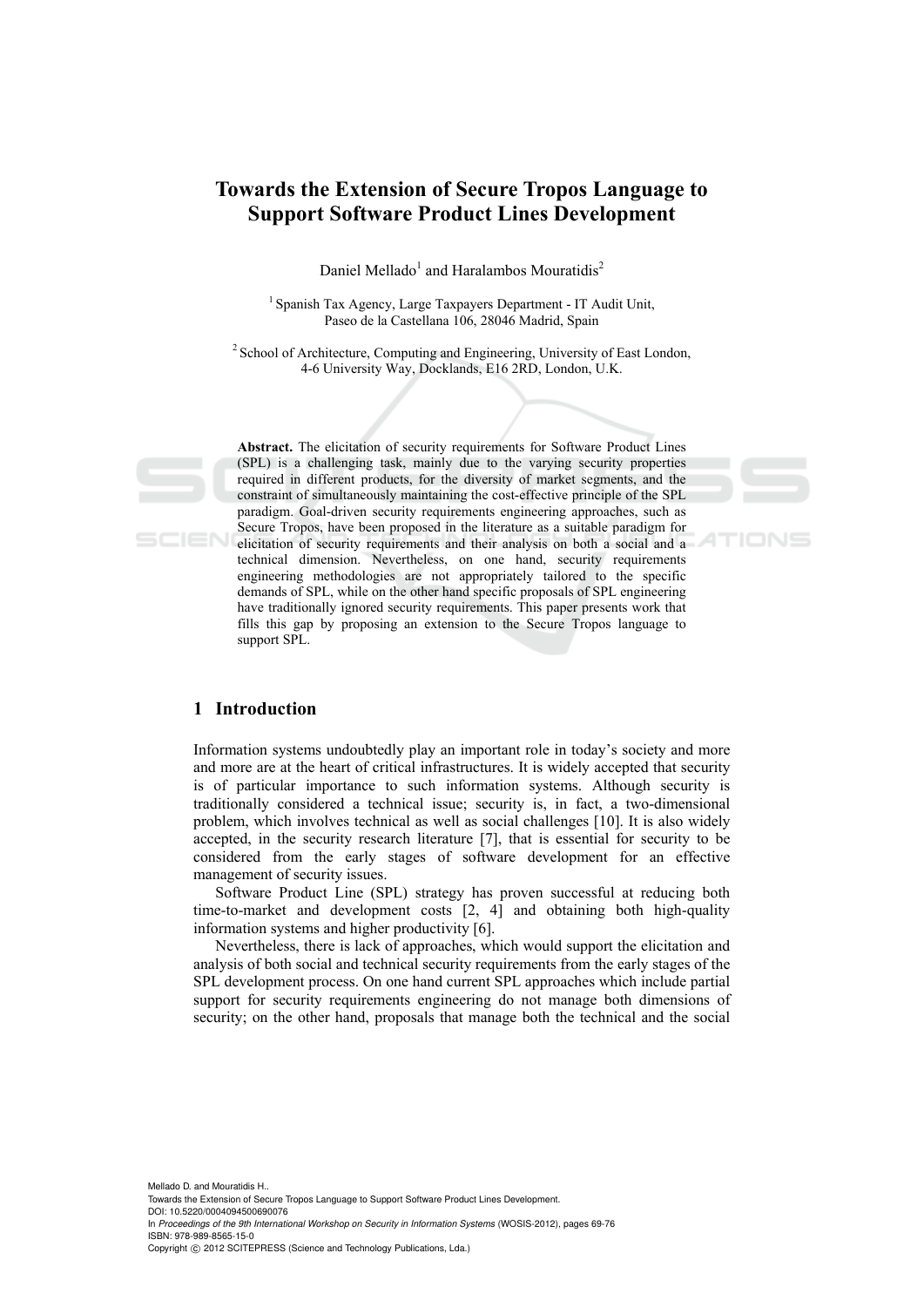dimensions of security are not tailored enough to support the SPL development paradigm.

In this paper, we propose an extension of the Secure Tropos [9] modeling language to fill this gap. Our work initially aligns SPL concepts to Secure Tropos concepts, and secondly proposes the extension of Secure Tropos language to support 'variability' modeling and therefore SPL modeling.

This paper is structured as follows. Section 2 outlines the core elements of our proposed extensions to the Secure Tropos language, while Section 3 illustrates with the aid of an example the use of the extended language. Section 4 discusses contributions and future work.

# **2 Overview of the Extensions to Secure Tropos Language to Support Product Lines Development**

# **2.1 Aligning Product Line Concepts with Secure Tropos**

Secure Tropos [9] is a security-oriented extension of the widely known requirements engineering methodology Tropos [3]. The main unique points of the methodology compared to other security oriented software engineering approaches are that (i) social issues of security are analyzed during the early requirements stage; (ii) security is considered simultaneously with the other requirements of the system-to-be; (iii) and the methodology supports not only requirements stages but also design stages. Tropos (and as a result Secure Tropos) methodology is mainly based on four phases: early and late requirements, architectural and detailed design. *Early requirements* analysis aims at defining and understanding a problem by studying its existing organizational setting. *Late requirements* analysis defines the system-to-be in the context of its operational environment.

Secure Tropos is a goal driven security requirements engineering methodology, in which a *goal* represents actors' strategic interests and a *secure goal* represents the strategic interests of an actor with respect to security. Secure goals are mainly introduced to achieve possible security constraints that are imposed to an actor or exist in the system. An *actor* is defined as an entity that has strategic goal. In Secure Tropos *security constraints* define the system's security requirements; they are security conditions imposed to an actor that restricts achievement of an actor's goals, execution of plans or availability of resources. In addition, Secure Tropos defines secure dependencies. A *secure dependency* introduces security constraint(s) that must be fulfilled for the dependency to be satisfied.

One of the first challenges we faced, was the introduction of the concept of variability in Secure Tropos, due to the fact that variability management is at the heart of the SPL paradigm.

In SPL, since a goal could provide the rationale for variations in domain requirements [5], we used it as a discriminator that enables us to identify common and variant goals and secure goals in Secure Tropos. Hence, the common (default), optional and/or alternative goals in SPL can be modeled in Secure Tropos by means of a *Variability Dependency relationship* (a new relationship of Secure Tropos explained in Section 3.2 and shown in Fig. 1).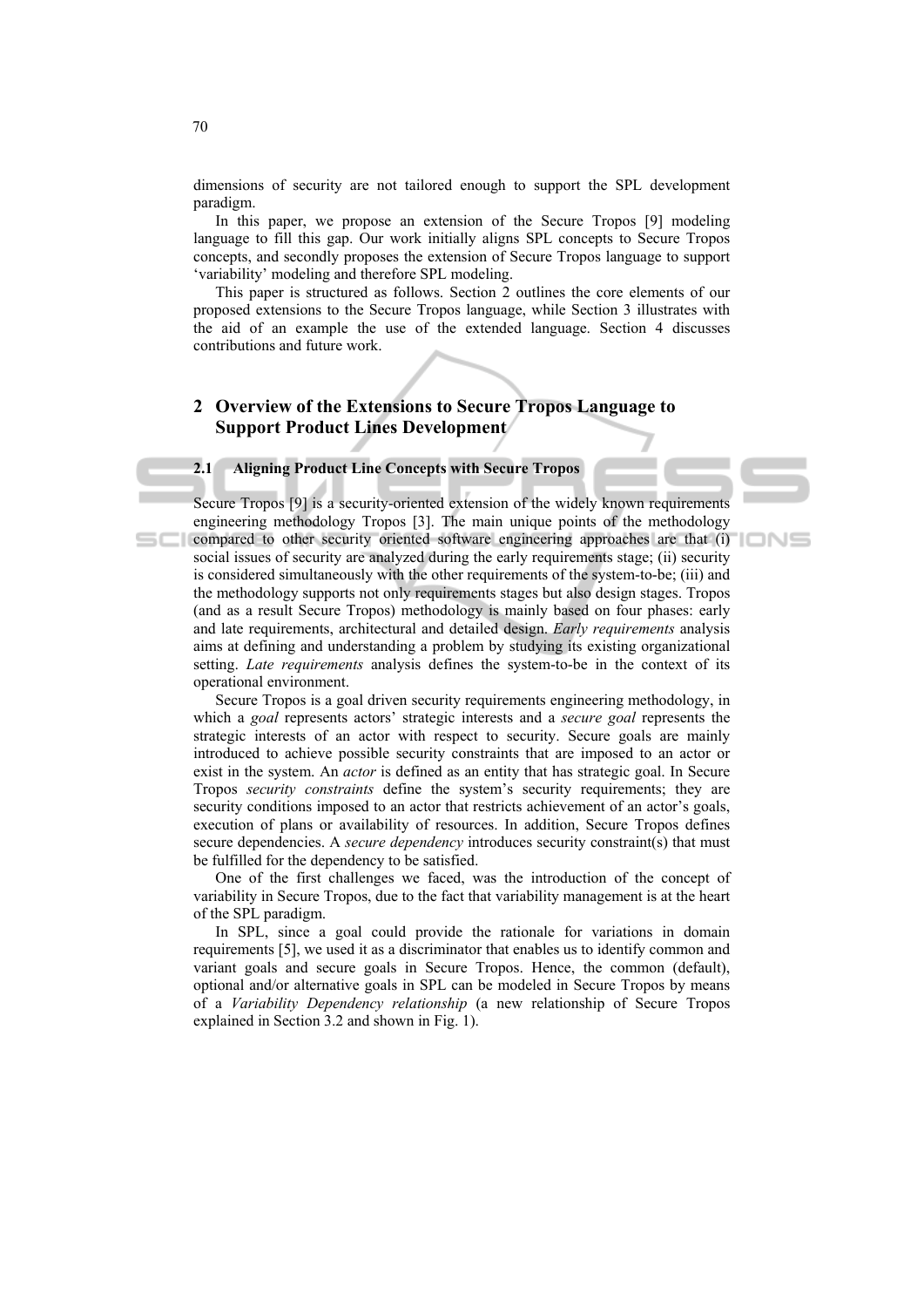Moreover, in Secure Tropos, the precise definition of how a secure goal can be achieved is given by a *secure plan*, which is defined as a particular way for satisfying a secure goal. Usually, a secure plan or goal needs a *secure resource*, which is an informational entity that is needed for the achievement of a secure goal or the fulfilment of a secure plan. Therefore, these entities of Secure Tropos (security constraint, secure plan, secure resource) could be variants of a SPL because they are related to goals and secure goals which are variations of a SPL, so that they are modeled by means of a variability dependency relationship between them and an actor.

We have also had to adapt the concept of actor of Secure Tropos, so that during Application Engineering the different products/applications instantiated from the SPL are modeled as actors that inherit from the SPL-actor.

A second challenge was to integrate the two main activities related to requirements engineering in SPL engineering with Secure Tropos Process. According to the definitions of these activities, and taking into account the development stages of Secure Tropos, we have integrated the *Domain Requirements Engineering* activity in both the Early and Late requirements phases, and the *Application Requirements Engineering* activity only in the Late requirements phase. That is, for the development of a SPL during the Domain Requirements Engineering activity we will carry out Early and Late requirements phases analyses, initially by defining and understanding the SPL settings and then by defining the SPL-to-be in the context of its operational

environment (modeling common, alternative and optional entities). While for the instantiation of the products/applications of the SPL during the Application Requirements Engineering activity we will inherit the early requirements from the SPL completely. Thus, during Application Engineering it will only be needed to carry out the Late Requirements Engineering activity, because is in this activity that each instantiated product/application from the SPL is defined, in the context of its operational environment.

Therefore, through the above discussed alignments and adaptations of concepts as well as the extensions of the two of the Secure Tropos diagrams, i.e. Security Enhanced Actor Diagram (SEAD) and Security Enhanced Goal Diagram (SEGD) explained in next section, we are able to capture and model security, with Secure Tropos, the requirements of a SPL along with the variability of their related entities.

#### **2.2 Abstract Syntax Extension**

The abstract syntax of Secure Tropos consists of the Secure Tropos metamodel. In this work we are interested in two sub-parts of the modetamodel related to the Security Enhanced Actor Model (SEAM) and Security Enhanced Goal Model (SEGM).

The SEAM defines a set of actors along with their secure dependencies and any security constraints that might be imposed to these actors. The SEGM assists to analyse the security issues of a particular Actor by understanding the implications that Security Constraints, identified in SEAM, have in that particular actor.

The extension to SEAM is shown in Fig. 1. We have added the '*Variability Dependency'* relationship, which inherits from '*Dependency'* and from which '*Secure Dependency*' inherits, so that variability of *Dependum* entities could be modelled.

IONS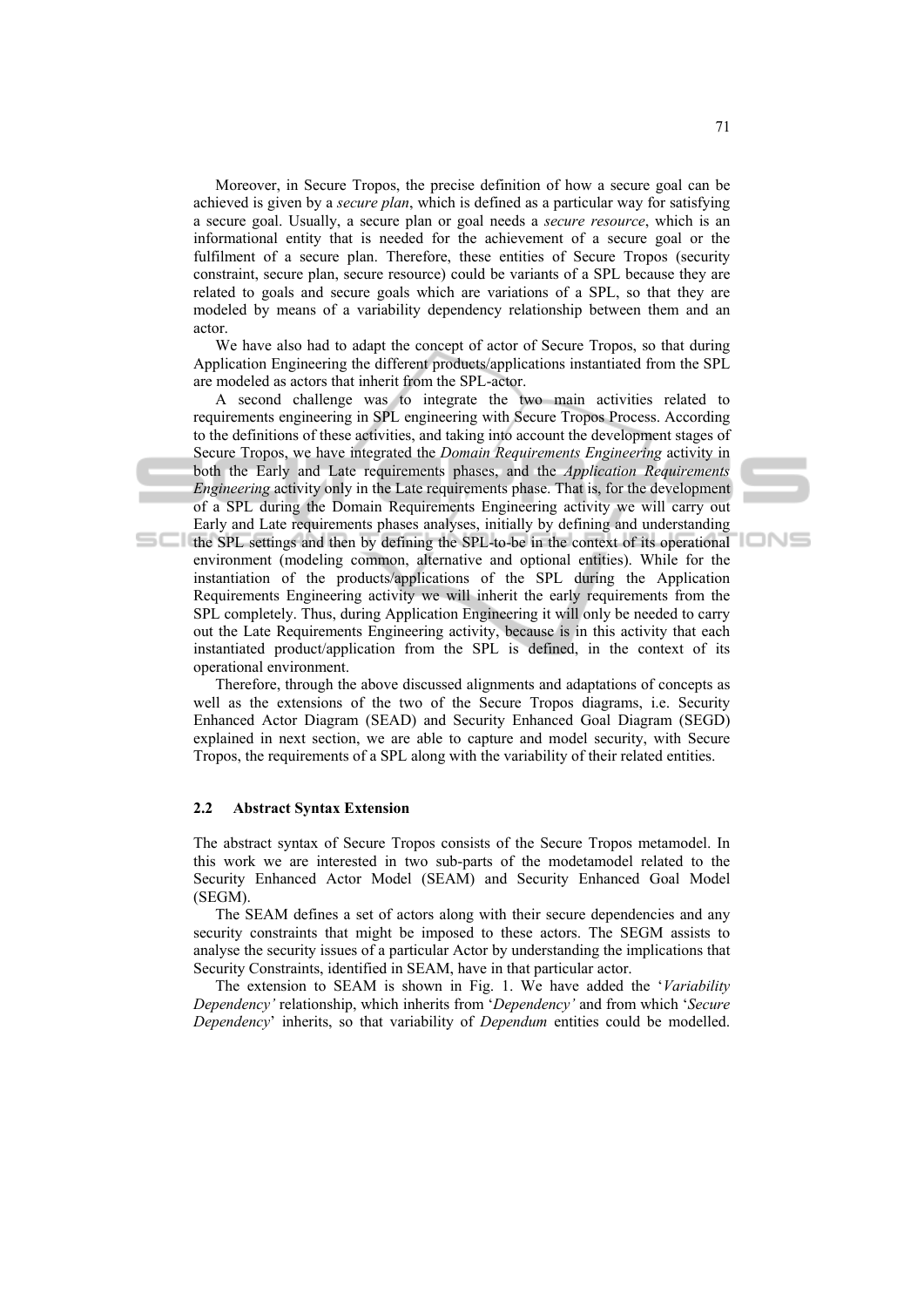

Furthermore, through the attribute 'Depender' or 'Dependee', developers can specify the "owner" of the variant. Secure Dependency relationships are 'Common' variants by default.

IMNOL SCIEN **ANI**  $\equiv$ IONS  $=$ LOGY.  $P<sub>L</sub>$ JBL ю 4 т **Fig. 1.** Extension to SEAM abstract syntax.



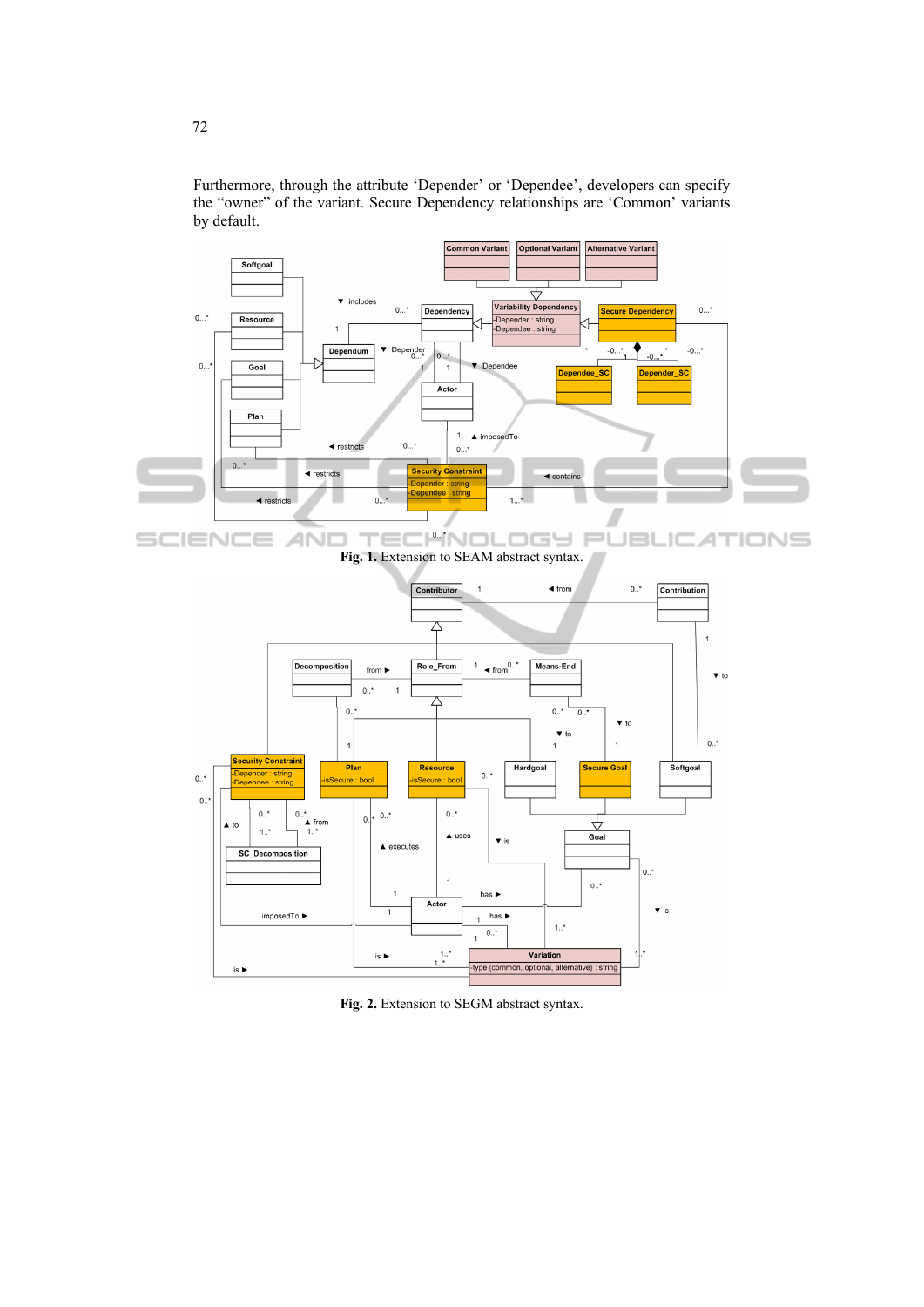In order to manage the variability of the SPL and the instantiated applications from the SPL at the level of a particular Actor, we extended the SEGM. The extension shown in Fig. 2 consists of adding an entity named '*Variation'* which could have as value: 'common', 'optional' or 'alternative', and which is related to the entities *Goal*, *Security Constraint*, *Plan* and *Resource* by means of a relationship '*is part of*' and which an *Actor* could have several *Variation*.

# **3 Example of Modelling**

A simple and short example related to health and social care SPL, is outlined in this section in order to describe and show through the example the extended language and relevant notation of our work.

Graphically, as shown in Fig. 3, Fig. 4 and Fig. 5, in the SEAD (Security Enhanced Actor Diagram) and SEGD (Security Enhanced Goal Diagram) the '*Variability Dependencies*' are represented with '*◄V*' over the dependency that joins the entities, so that the tip of the triangle indicates the "owner" of the variant, i.e. '*Depender*' or '*Dependee*'. In addition, if an entity is a '*Variation*', it is depicted with a '*(V)*' within the representation of the entity. The Secure Tropos entities are

represented in the figures as follow: an actor with a circle; a goal with rounded rectangle; a security constraint with an octagon; a plan with a hexagon; and a resource with a rectangle.

This example is based on a real case study described in [8] and it illustrates the application of the extended Secure Tropos language to model the security requirements of a software product line of a CRM (Customer Relationship Management) system, which may have several different configurations for three different public institutions of the public social security system of Spain. Such system, named eCRM, is characterised as a SPL whose members vary by system configuration yet retain the same core functionalities.



**Fig. 3.** Part of the SEAD of eCRM (SPL) – (Late Requirements phase).

Fig. 3 shows a SEAD at the Late Requirements phase, which identifies and analyses the actors of the SPL and its environment. It also models the SPL's business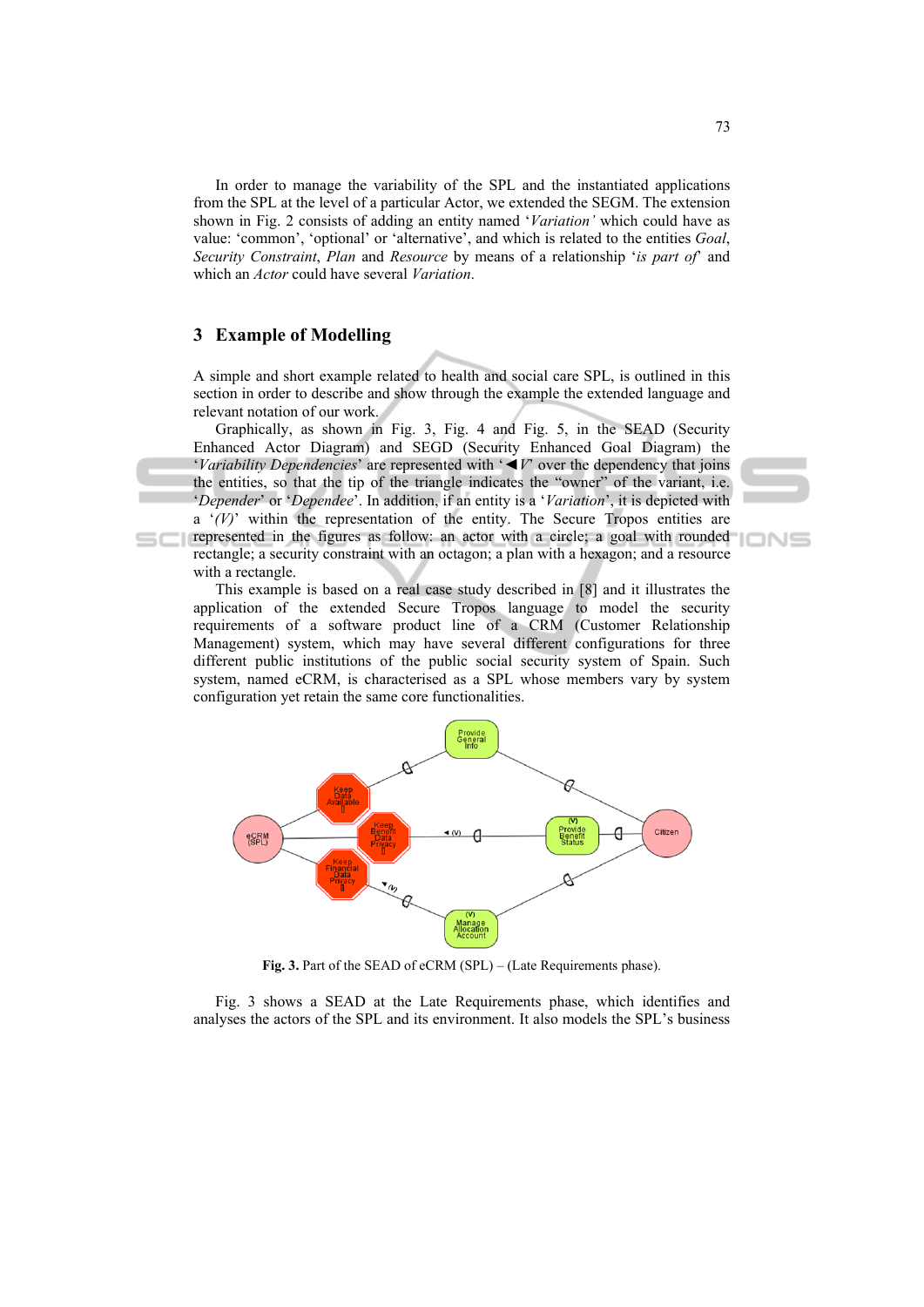goals, at business and service level, as well as it illustrates the analysis of the variability dependencies of these goals. This means that it supports the modeling of the variability of the goals, specifying the variant goals as common, optional or alternative. As shown in Fig. 3, the *actor* 'eCRM (SPL)' has strategic goals and intentions. In this example, the 'eCRM (SPL)' has a common service goal to citizens: "Provide general information about social security issues" and two optional service goals: "Provide the status of a citizen's benefit" and/or "Manage the allocation account contribution to the Social Security". In order to deal with the security issues, security constrains are introduced along with the variability dependencies. Security constrains, such as those shown in the model ("Keep data available", "Keep financial data privacy" and "Keep benefit data privacy"), represent restrictions related to security that the SPL must have and instantiated products must respect.



**Fig. 4.** Part of the SEAD of the instantiated applications of the eCRM (SPL) – (Late Requirements phase).

Fig. 4 illustrates a SEAD at the Late Requirements phase, which models the instantiation of applications from a SPL. In particular, the model represents two applications (eCRM-I and eCRM-II) instantiated from 'eCRM (SPL)', both of which inherit the common goals, constraints, plans and resources. Each application inherits the common business goals from the SPL and the stakeholders of each application choose the optional business goals by exploiting the variability of the eCRM(SPL).

Furthermore, the SEGD shown in Fig. 5 allows a deeper understanding of how the SPL reason about goals to be fulfilled, plans to be performed and availability of resources. It completes the SEAD with the reasoning that each actor makes about its internal goals and constraints, plans and resources. It can be seen that each variant business goal, which is restricted by a constraint, has related secure goals, which satisfy the constraint by means of secure plans that need resources.

Finally, through the entity '*Variation*' of the SEGM it is possible to trace the entities which are part of an instantiated application from the SPL. Hence, by means of this entity of the SEGM we can identify that for the instantiated application eCRM-I, the secure variant entities that are part of it are: the resource 'Benefit database'; the secure goals 'System privacy ensured' and 'User authenticity ensured'; the secure plans related to these secure goals 'Crypto protocol' and 'User authentication'.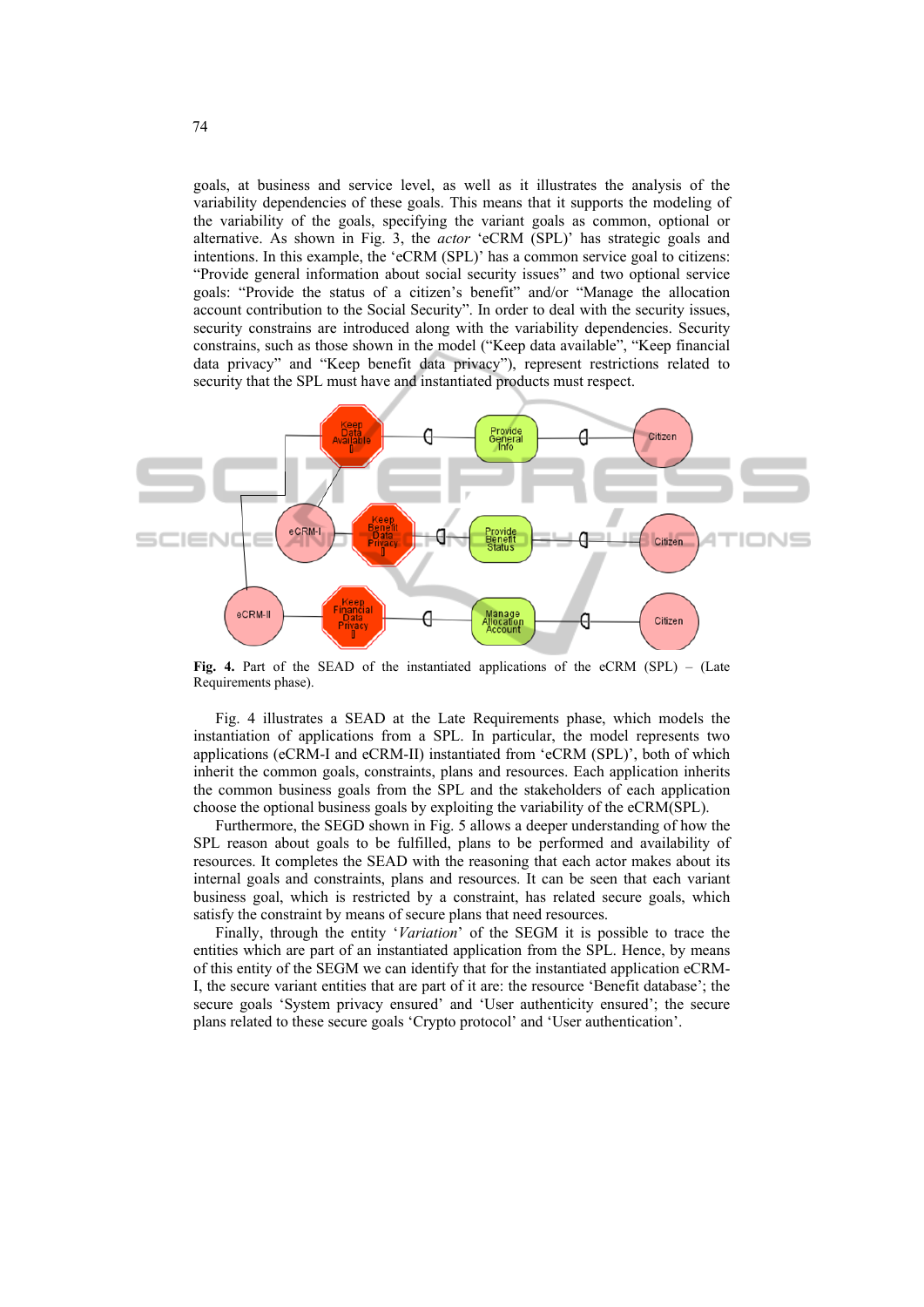

**Fig. 5.** Part of the SEGD of eCRM(SPL) - (Late Requirements phase). SCIEN INS

## **4 Conclusions and Future Work**

A large number of goal-oriented requirements engineering approaches have been proposed in the literature, which focus on eliciting security requirements. However, most of these approaches provide little help as how security requirements can be elicited and modelled in the context of SPL, at both the social and technical dimension, along with the fact that many standard requirements engineering practices must also be appropriately tailored to the specific demands of SPL [1]. This paper introduces the foundations of an approach that fills this gap by proposing an extension to the Secure Tropos language to support SPL. The contribution of this work is that of explaining how SPL concepts are aligned with Secure Tropos concepts as well the presentation of an extension of the language to support 'variability' modeling and therefore SPL modeling.

As future work, we plan to redefine the Secure Tropos process and provide appropriate tool support. This will enable us to apply our work to large and complex case studies and explore its integration with relevant design-level proposals (such as UMLSec in [10]) to facilitate the secure design of SPL.

# **Acknowledgements**

This research is part of the following projects: MEDUSAS (IDI-20090557), financed by the Centre for Industrial Technological Development (CDTI), ORIGIN (IDI-2010043(1-5)) financed by the CDTI and the FEDER, BUSINESS (PET2008-0136)